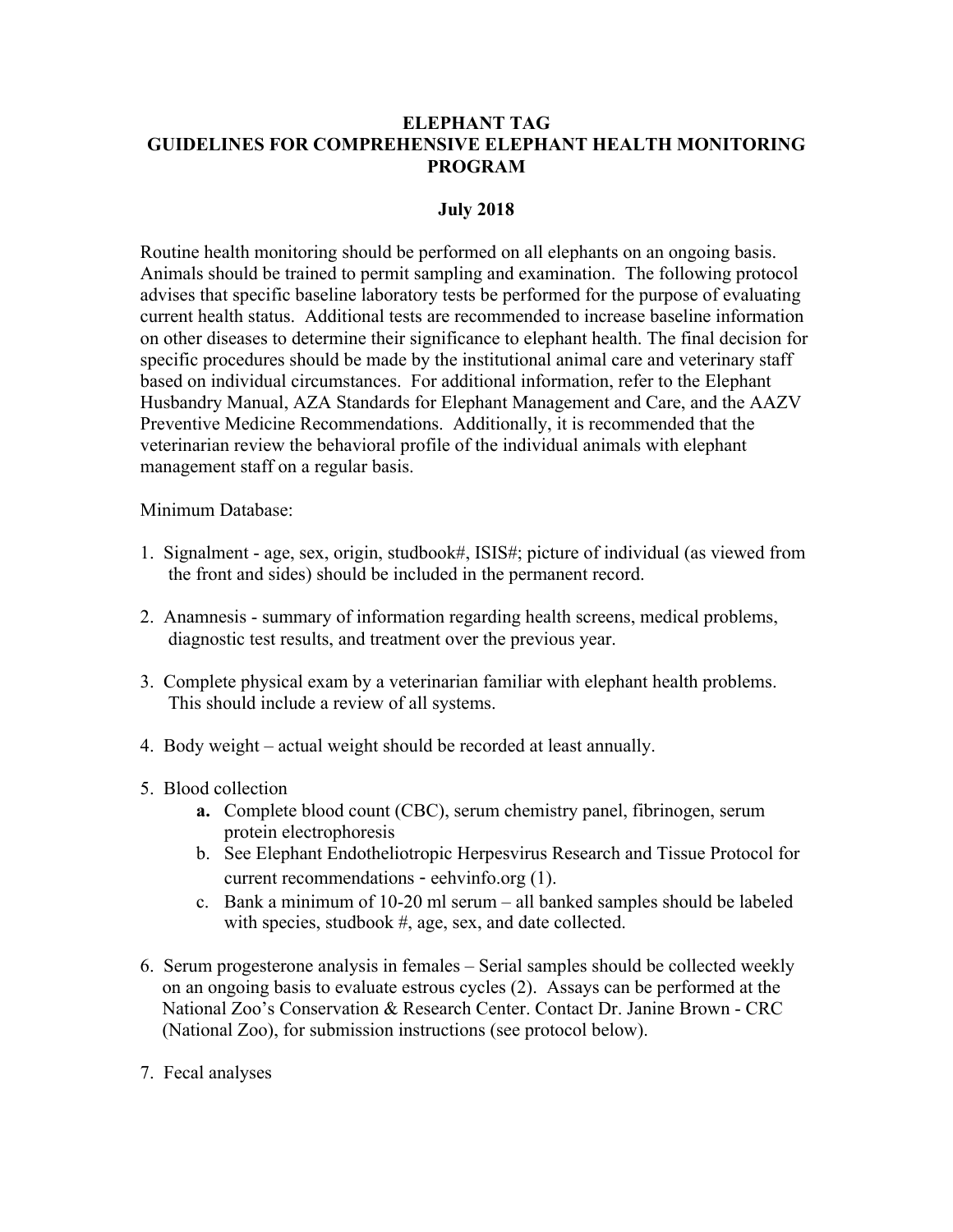- a. Parasite screen Fecal samples should be collected at least semiannually; direct, flotation, and sedimentation should be performed on every sample to detect intestinal parasitism.
- b. Enteric pathogen screen Aerobic culture of feces for enteric pathogens should include special media for the detection of *Salmonella spp*. Because Salmonella organisms may be shed intermittently, at least 3-5 fecal cultures should be performed (may be done on consecutive days) on an annual basis.
- 8. TB cultures and serological testing refer to the current https://cdn.ymaws.com/www.aazv.org/resource/resmgr/Protocols/Recommend\_eleph tb  $2017.pdf$  (3).
- 9. Vaccinations
	- Tetanus toxoid  $*$  vaccination with a commercial equine product is recommended at least every 2-3 years. Follow label instructions for product use (usually 1 ml IM). Recent data indicate that younger elephants may not develop as high titers as older animals (4).
	- Rabies vaccine\* current vaccination (within 12 months) with a commercial killed rabies product approved for horses should be considered if the animal resides or will be traveling to an endemic area. Follow label instructions for product use (usually 2 ml IM). Vaccination with Imrab  $3^{\circledR}$  has induced detectable titers to rabies virus in African and Asian elephants (5,6). Biannual vaccination is recommended. Data are insufficient at this time to determine adequate protective vaccine doses and titers.
	- Leptospirosis vaccine<sup>\*</sup> cases of Leptospirosis in elephants have been documented. Although insufficient information is available at this time, current vaccination (within 12 months) with a commercial killed multivalent vaccine product approved for domestic large animals should be considered if there is evidence of potential for exposure. Follow label instructions for product use.
- \* Tetanus, rabies, and leptospirosis have been reported to occur in elephants (7-9).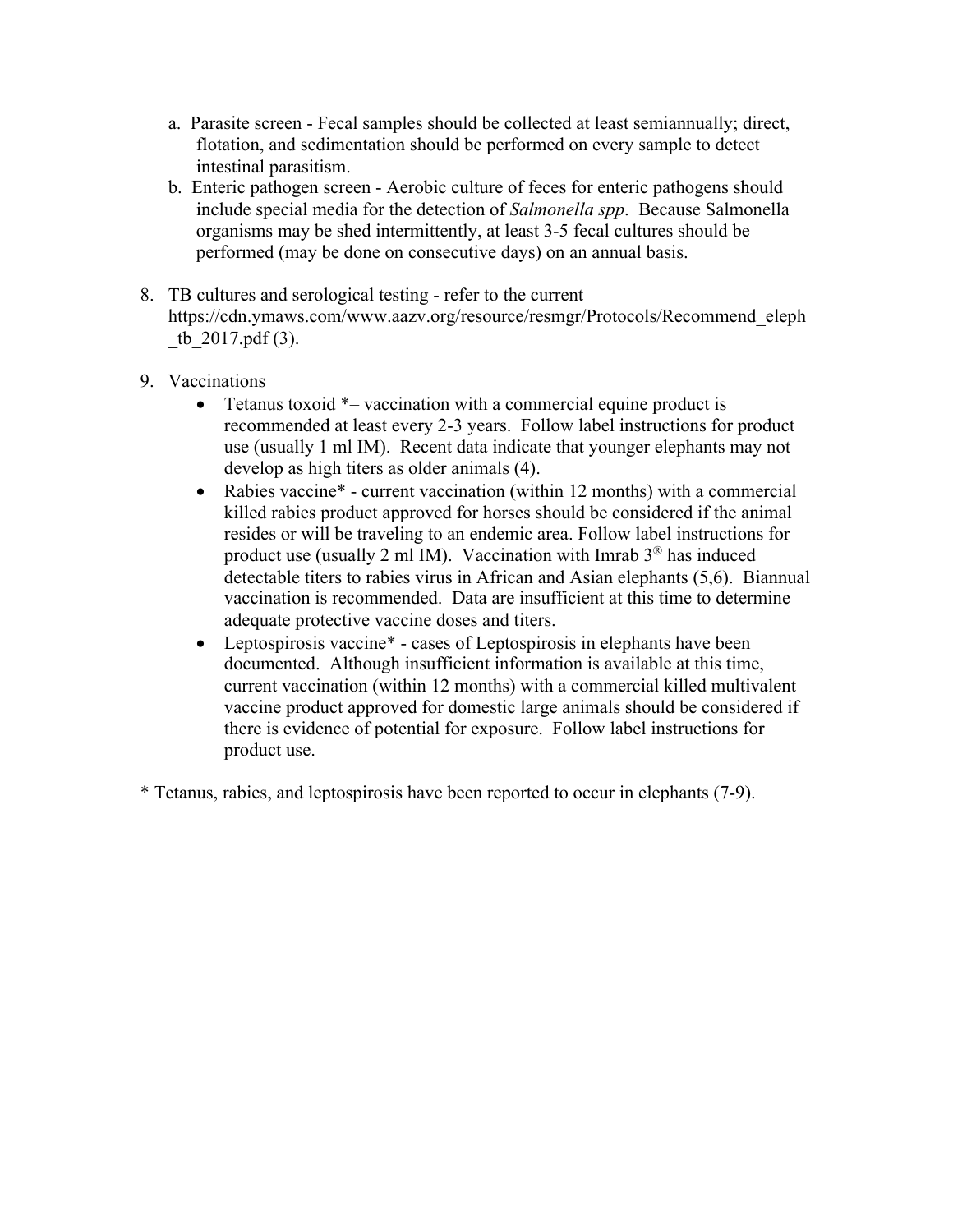Additional Preventive Health Recommendations:

- 1. Serological screening for EMC (encephalomyocarditis virus), leptospirosis (multiple serovars), and WNV (West Nile Virus). Although these tests are not species-specific and have not been validated for elephants, they may detect cross-reactive antibodies in exposed animals. The presence of antibodies does not necessarily denote infection/disease. Encephalomyocarditis virus may cause clinical disease and death in elephants (10). Antibodies to leptospirosis have been detected in both Asian and African elephants (11-13). At the time of this writing, EMC serologic testing was not available. Insufficient data is available at this time to determine the significant of WNV antibodies in elephants; it is important to include the history of exposure and vaccination to WNV when interpreting results.
- 2. Serum vitamin E D levels submit heparinized plasma to Michigan State University.
- 3. Reproductive tract examination whenever feasible, a complete reproductive examination should be conducted which includes transrectal ultrasound, semen collection and analysis, and serum collection for hormone analyses.A high prevelance of uterine leiomyomas has been observed in captive Asian elephants and could be detected via transrectal ultrasound (14). All elephants (male and female) over the age of 5 years and any individual considered for breeding should have both ultrasound and hormonal (testosterone in males; progestins/LH in females) assessments performed.
- 4. Urinalysis fluid and sediment evaluation of clean voided sample; +/- microbial culture.
- 5. Foot radiographs baseline radiographs of all feet are strongly recommended; see Gage for description of technique (15). It may be appropriate to annually monitor selected elephants (i.e., those that have a history of chronic foot problems).
- 6. Other vaccination regimens will depend on regional requirements and exposure risks (consider vaccination for equine encephalitis viruses, Clostridial diseases, Leptospirosis). Insufficient information is available at this time to provide a recommendation for West Nile Virus vaccination of elephants. Contact the SSP veterinary advisor for current information.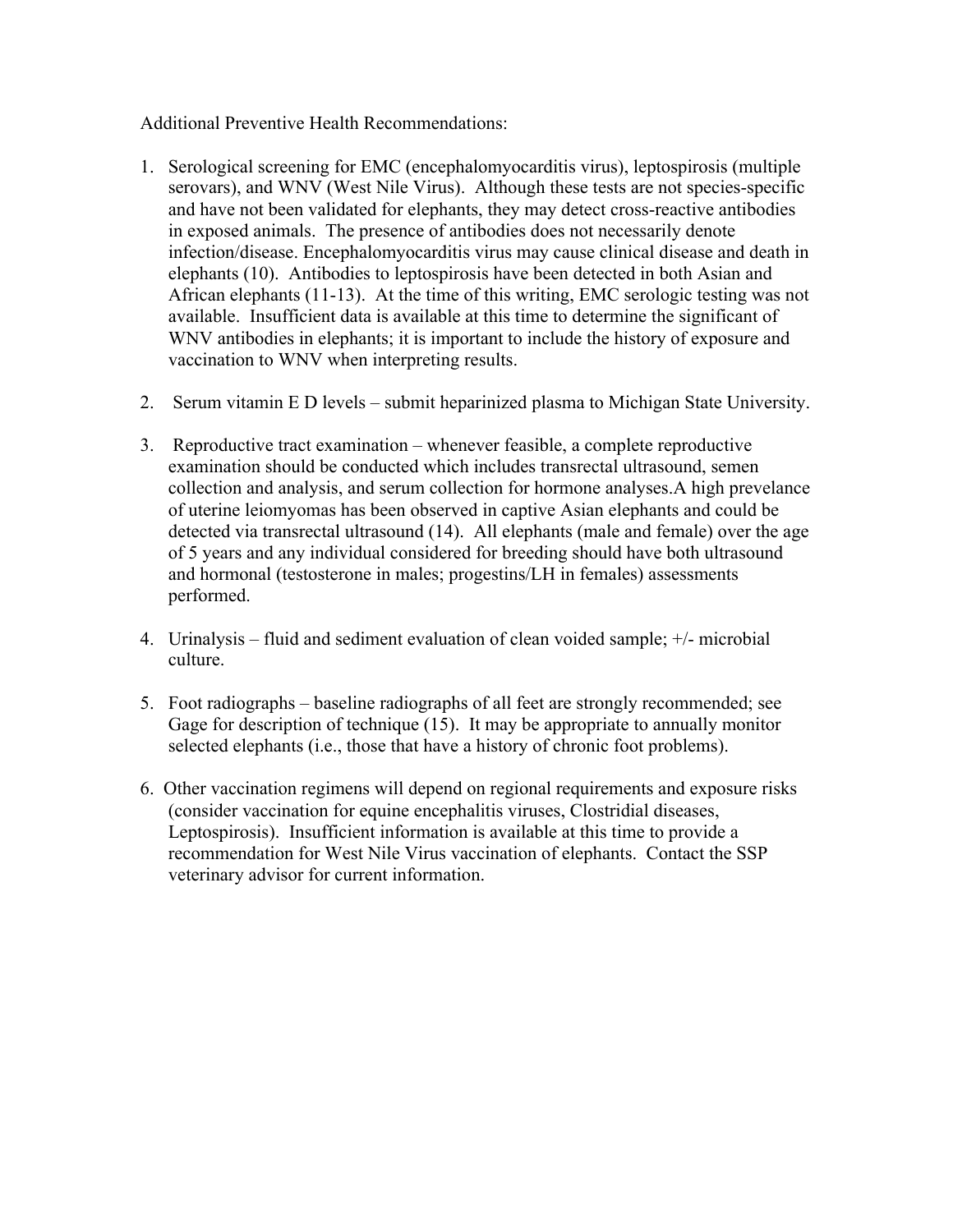## **SERUM COLLECTION PROTOCOL FOR MONITORING REPRODUCTIVE ACTIVITY IN ELEPHANTS**

### **Janine L. Brown, PhD**

Elephant SSP Reproductive Advisor Endocrine Research Laboratory

#### **Females**

• Blood samples should be collected once weekly (bi-weekly if weekly is not possible) to establish if females exhibit normal ovarian cycles (e.g., estrous cyclicity). **Note:** the Elephant SSP requires that females between 8 and 35 years of age be hormonally assessed, and recommends that all elephants be monitored throughout their lifespan.

#### **Males**

• Blood samples should be collected weekly (bi-weekly or monthly if weekly is not possible) to assess testicular steroidogenic activity. **Note:** the Elephant SSP recommends that elephant bulls be monitored throughout their adult lifespan.

### **Sample collection and shipment**

- For best results, allow blood to clot for  $\sim$ 1 hour at room temperature, or for  $\sim$ 2 hours at refrigerator temperature. Avoid exposing blood to ambient temperatures for longer than 3 hours (blood cells can metabolize progesterone and affect results). Plasma (collected in either EDTA or heparinized tubes) can also be analyzed, although serum is preferred.
- Centrifuge blood  $(\sim 1000 \text{ x g}$  for 10-15 min) and decant serum into a polypropylene vial (best sizes,  $12 \times 75$  mm or  $12 \times 55$  mm) with a tight-fitting cap that pushes or screws on and is flush with the tube (i.e., cap doesn't hang over the side of the tube). We recommend tubes with a frosted writing space and caps from the Sarstedt company (1- 800-257-5101). The catalogue number for the tubes is 62.526.003 PP, and for the push caps is 65.809. Smaller tubes are okay, but do not use ones that exceed a 5-ml capacity. Information on the tube should include: animal name, date (mo/day/year), and facility name or abbreviation. Please provide a minimum 1 ml of serum for each sample. Store frozen (-15˚C or colder).
- Ship samples in a styrofoam container with dry ice or cold packs. We will return box and any shipping materials. Use an overnight express courier (e.g., DHL or FedEx) and ship only on Mon, Tues or Wed. Never ship on Fri or before a government holiday.
- Include in the shipment a written request as to what hormone analyses are required. If you need results immediately (emergencies only, please), let us know in the paperwork you provide. If you will be requesting Prolactin or LH (or any other protein hormone), call a week in advance so that we can schedule an iodination.
- Address samples to: Nicole Presley, Smithsonian Conservation Biology Institute, 1500 Remount Rd., Front Royal, VA 22630. Please notify us when samples are shipped (540- 635-0050; presleyn $(a)$ si.edu).
- We will issue an invoice at the time data are sent. Please make checks payable to: Conservation & Research Center Foundation, c/o Janine Brown.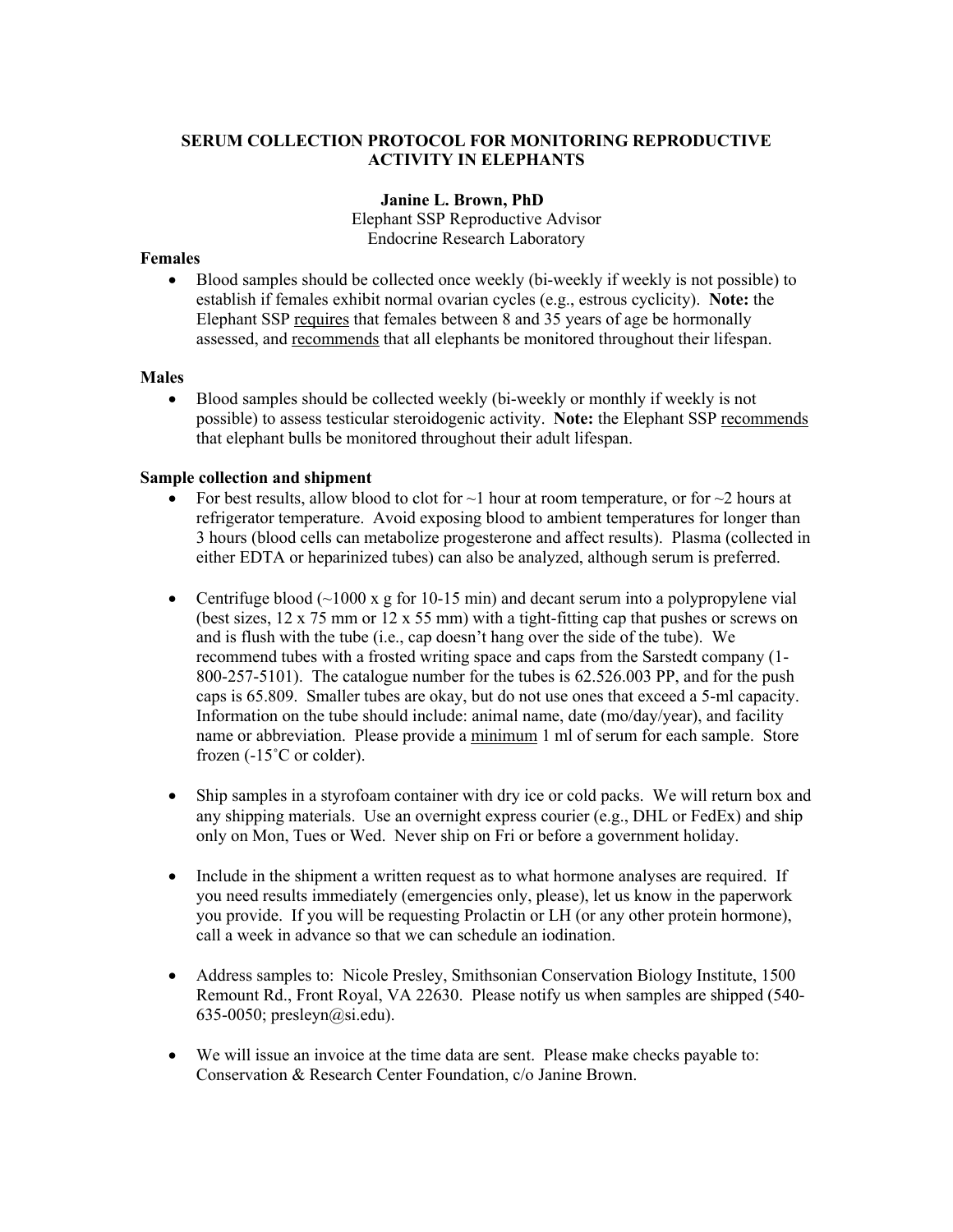• For our records, please provide the studbook number, name and age of your elephant(s) and the specific hormone tests you want performed. If you have any questions, please contact Dr. Janine Brown: phone (540) 635-6586, fax (540) 635-6506, email brownjan@si.edu. Lab hours are 8:00 am-5:00 pm est.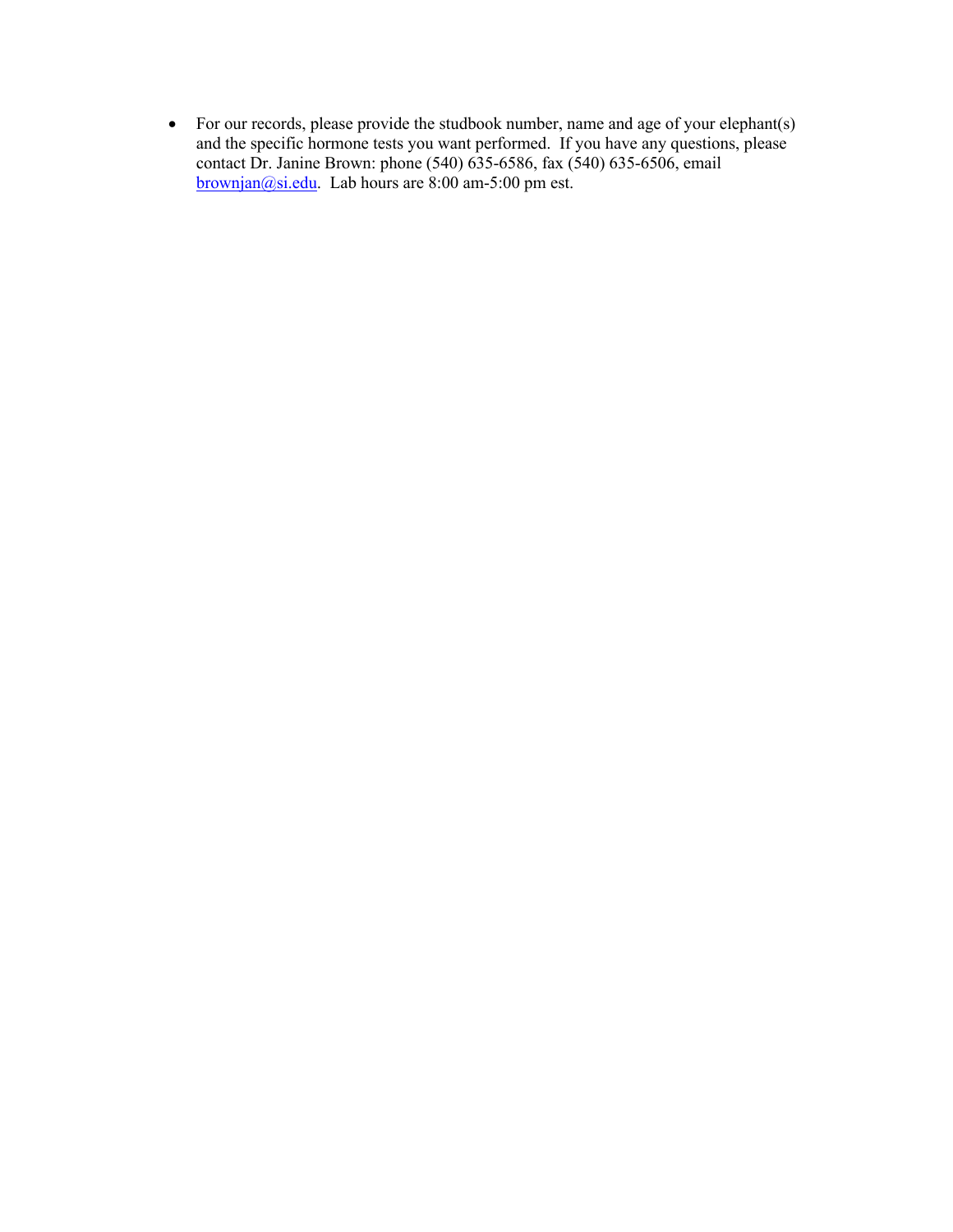# **REFERENCES**

1. Elephant Endotheliotropic Herpesvirus website; http:// eehvinfo.org

2. Brown, J.L. 2000. Reproductive endocrine monitoring of elephants: An essential tool for assisting captive management. Special Issue on Elephant Biology. Zoo Biol. 19:347- 368.

3. 2017 Recommendations for the Diagnosis, Treatment and Management of Tuberculosis (Mycobacterium tuberculosis) in Elepphants in Human Care; https://cdn.ymaws.com/www.aazv.org/resource/resmgr/Protocols/Recommend\_eleph\_tb\_ 2017.pdf

4. Lindsay, W.A., E. Wiedner, R. Isaza, H.G. Townsend, M. Boleslawski,and D.P. Lunn. 2010. Immune responses of Asian elephants (*Elephas maximus*) to commercial tetanus toxoid vaccine**.** Vet. Immunol. Immunopathol. 133:287-9.

5. Miller, M., and F. Olea-Popelka. 2009. Serum antibody titers following routine rabies vaccination in African elephants. J. Am. Vet. Med. Assoc. 235:978-981.

6. Isaza, R., R.D. Davis, S.M. Moore, and D.J. Briggs. 2006. Results of vaccination of Asian elephants (*Elephas maximus*) with monovalent inactivated rabies vaccine. Am. J. Vet. Res. 67(11):1934-1936.

7. Wimalaratne, O. and D.S. Kodikara. 1999. First reported case of elephant rabies in Sri Lanka. Vet. Rec. 144:98.

8. Miller, D., B. Jackson, H.S. Riddle, C. Stremme, D. Schmitt, and T. Miller. 2015. Elephant (*Elephas maximus*) health and management in Asia: variations in veterinary perspectives. Vet. Med. Internatl., 2015.

9. Jayathangaraj, M. G., M. Palanivelrajan, K. Senthilkumar, S. Vairamuthu, and G. Ravikumar. Incidence of leptospirosis in captive Asiatic elephant (*Elephas maximus*).

10. Gaskin, J.M., Jorge, M.A., Simpson, C.F., Lewis, A.L., Olson, J.H., Schobert, E.E., Wollenman, E.P., Marlowe, C., et al. 1980. The tragedy of encephalomyocarditis virus infection in zoological parks of Florida. Proc. Am. Assoc. Zoo Vet. 1-7.

11. Karesh, W.B., K.H. Smith, F. Smith, M. Atalia, P. Morkel, A. Torres, C. House, W.E. Braselton, and E.S. Dierenfeld. 1997. Elephants, Buffalo, Kob, and Rhinoceros: Immobilization, Telemetry and Health Evaluations. Proc. Am. Assoc. Zoo Vet. 296-300.

12. Bhatt, M.N. and R. Manickam. 1998. Detection of Leptospiral Antibodies in the Sera of Elephants. Indian Vet. J. 75:201-203.